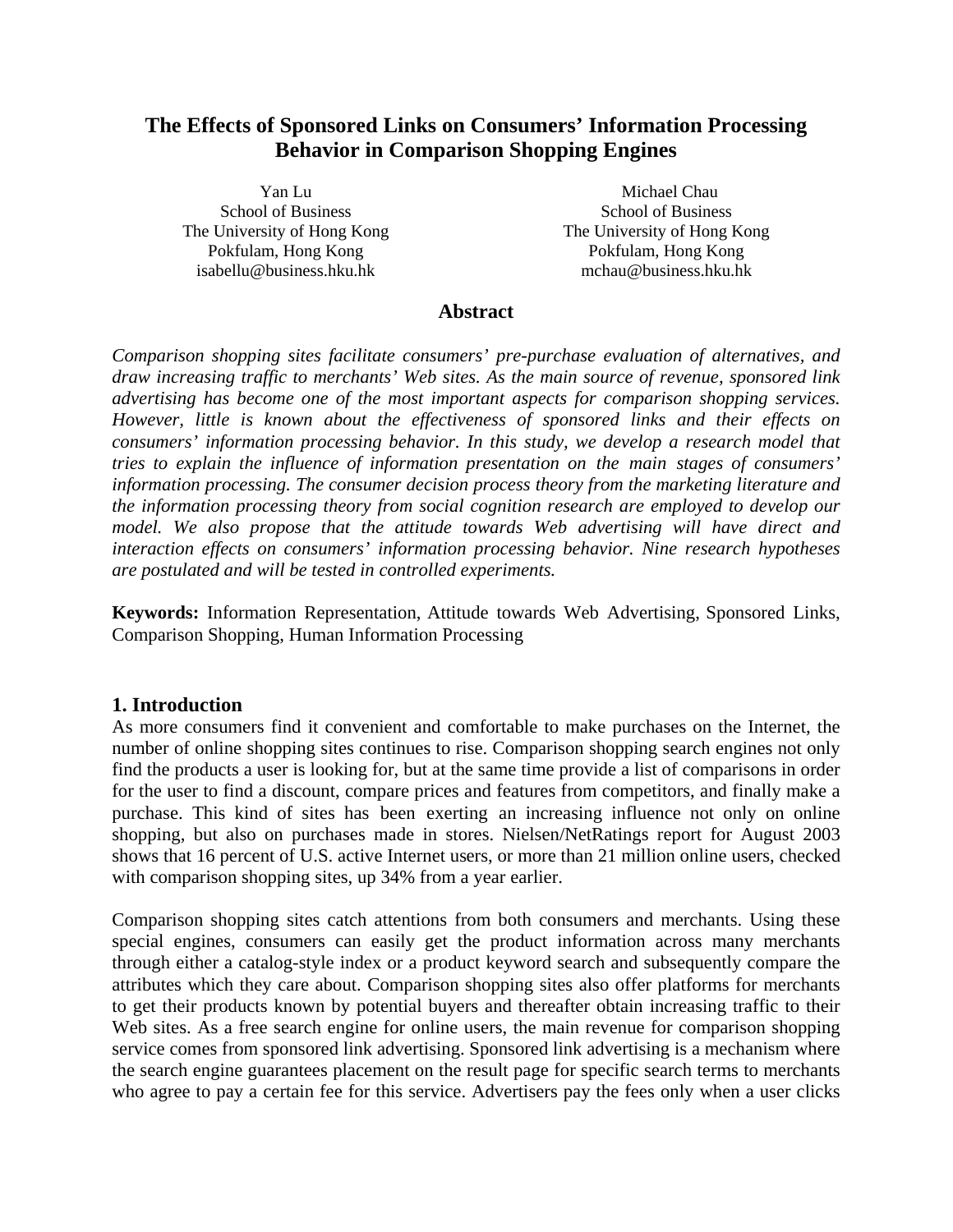on their sponsored links. Offering a greater probability of attracting interested buyers, this service drives higher traffic to the providers' Web sites. However, since a greater number of paid links decrease the credibility of search engines and hence their traffic, most search engines offer only a few slots for paid placement links (Goodman 2000). For users to click on a certain sponsored link, the link needs to get noticed and considered. Given this situation, the representation (e.g. placement and type) of sponsored links is an essential factor that will influence the effects of the sponsored links on online users. On the other hand, the attitude of consumers towards the sponsored link might have impact on their processing of the advertisement information. As sponsored link advertising has become one of the most important businesses for leading e-commerce companies, it is crucial to determine the effectiveness of sponsored links on attracting users' attention.

# **2. Theoretical Background**

# *2.1 Information Representation*

Many previous studies on sponsored links have verified that users pay different amount of attention to sponsored results displayed in different positions in a page. Most of the sponsored links are placed in two parts of the result page  $\sim$  on the right side of the page or at the bottom of the page (under the search results). Hotchkiss et al. (2005) conducted a survey study with 425 respondents and found that many searchers visually ignored or did not see the sponsored listings, partly due to their screen resolution. In some cases, search engines mixed the sponsored links among the organic links with or without clear identification. Findings of Jansen and Resnick (2005) suggest that there is a strong preference for organic links and a bias against sponsored results, and that more than half of the time, the title of the sponsored link determines searchers' perceived relevance.

The study of information presentation has long been of great interest to researchers. In a study of general Web searching and evaluation of Web results, Tombros, Ruthven, and Jose (2005) studied 24 participants, each of whom performed three information-seeking tasks. The researches reported that there were 5 categories (text, structure, quality, non-textual items, and physical properties) used by the searchers to determine the utility of Web documents. Relevant to the "search", "evaluation" and "choice" stages is research that has assessed the impact of information format on consumers' collection and processing of information (Lurie 2004; Painton and Gentry 1985; Sethuraman et al. 1994). They demonstrated that online marketers must consider the effects of information format and decision rules consumers use when engaging in the decision-making process online.

## *2.2 Attitude towards Web Advertising*

Attitude is an important concept in marketing science and practice. It can be defined as a person's internal evaluation of an object such as an advertisement (Mitchell and Olson 1981). Consumers' attitude towards advertising has been considered important to track because it likely influences consumers' exposure, attention, and reaction to individual advertisements (Alwitt and Prabhakar 1992) through a variety of cognitive and affective processes (Lutz 1985). Previous studies show that attitude towards advertisements has a strong mediatory effect on advertising effectiveness (Mitchell and Olson 1981; Bruner and Kumar 2000; Stevenson et al. 2000). It may influence consumers' behavior in processing information of relevant products. Studies have also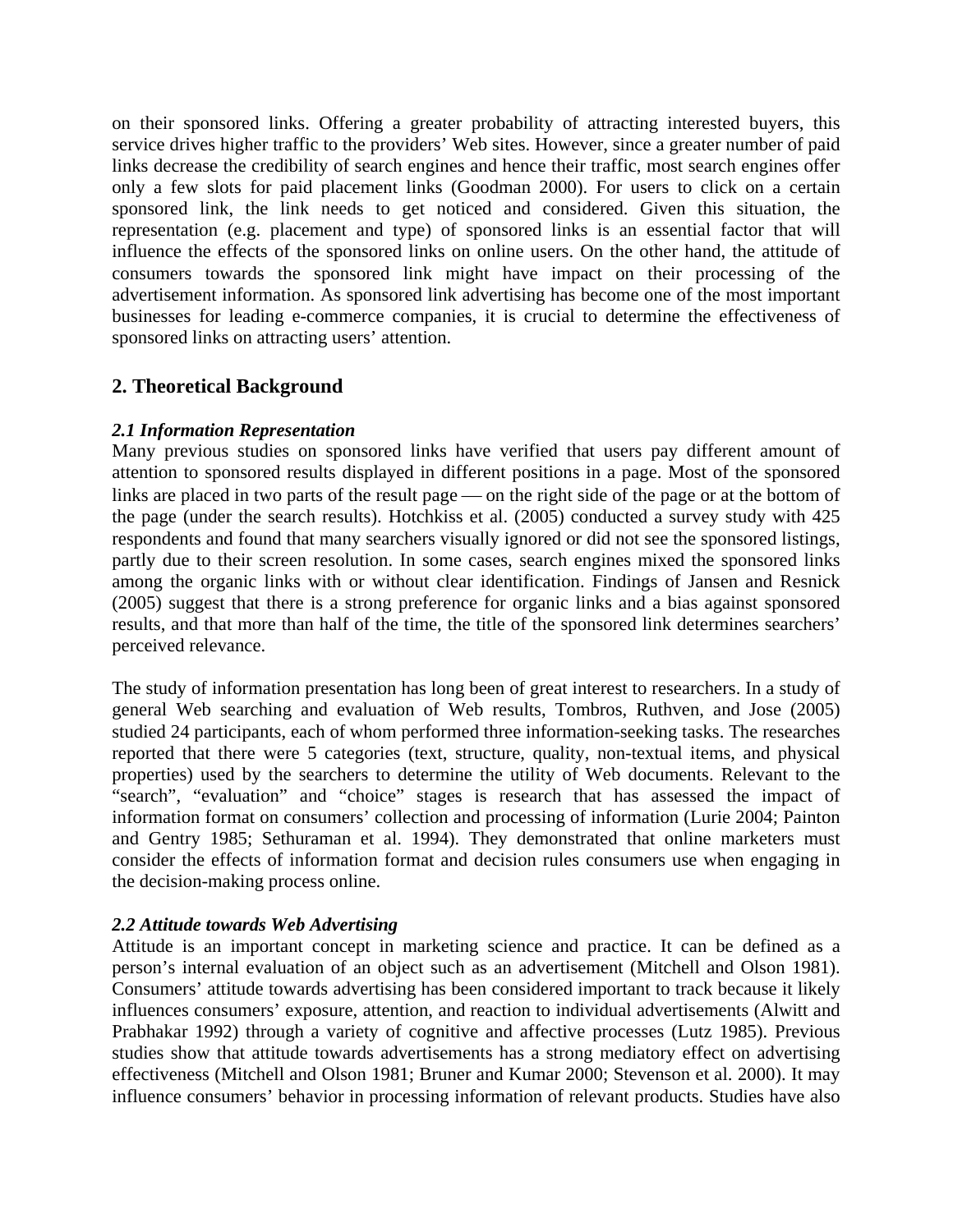identified a strong positive relationship between attitude towards the advertisements and brand attitude, which in turn is positively related to purchase intention. The likeability, as Franzen (1997, p. 125) pointed out, "is not a guarantee for persuasion, nor is it absolutely necessary or sufficient to achieve it, but likeability certainly can reinforce the effect of advertising". However, previous empirical studies or surveys have shown that many users have biases towards or against sponsored links, which will affect their effectiveness for businesses or organizations in attracting potential customers (Langford 2000; Hotchkiss et al. 2005). Obviously, the biases will influence consumers' behavior during the process of searching and browsing in the context of comparison shopping Web sites.

# **3. Research Model and Hypotheses**

#### *3.1 Research Model*

According to consumer decision process (Blackwell et al. 2001) the general online purchase process consists of four main stages: need recognition, search for information, pre-purchase evaluation of alternatives, and purchase. Comparison shopping Web sites, as introduced above, enable customers to complete the stages of "search for information" and "pre-purchase evaluation of alternatives" at the same time. Given the special context of this research, we adopt the information processing model which has three main stages: attention, cognitive processing, and evaluation. Ducoffe (1996) demonstrated that attitudes towards Web advertising were directly dependent on advertising value and perceived levels of entertainment. He further identified entertainment, informativeness, and irritation as factors contributing to consumers' evaluations of advertisement values and thus attitudes toward advertisements. Brackett and Carr (2001) confirmed Ducoffe's model and furthermore include credibility and consumer demographics. In our research we plan to utilize a survey to obtain users' attitude towards Internet by asking about both their overall impressions of Internet advertising and their perceptions of different related dimensions. Based on the information-processing model, we establish our research model as shown in Figure 1.



**Figure 1. Research Model**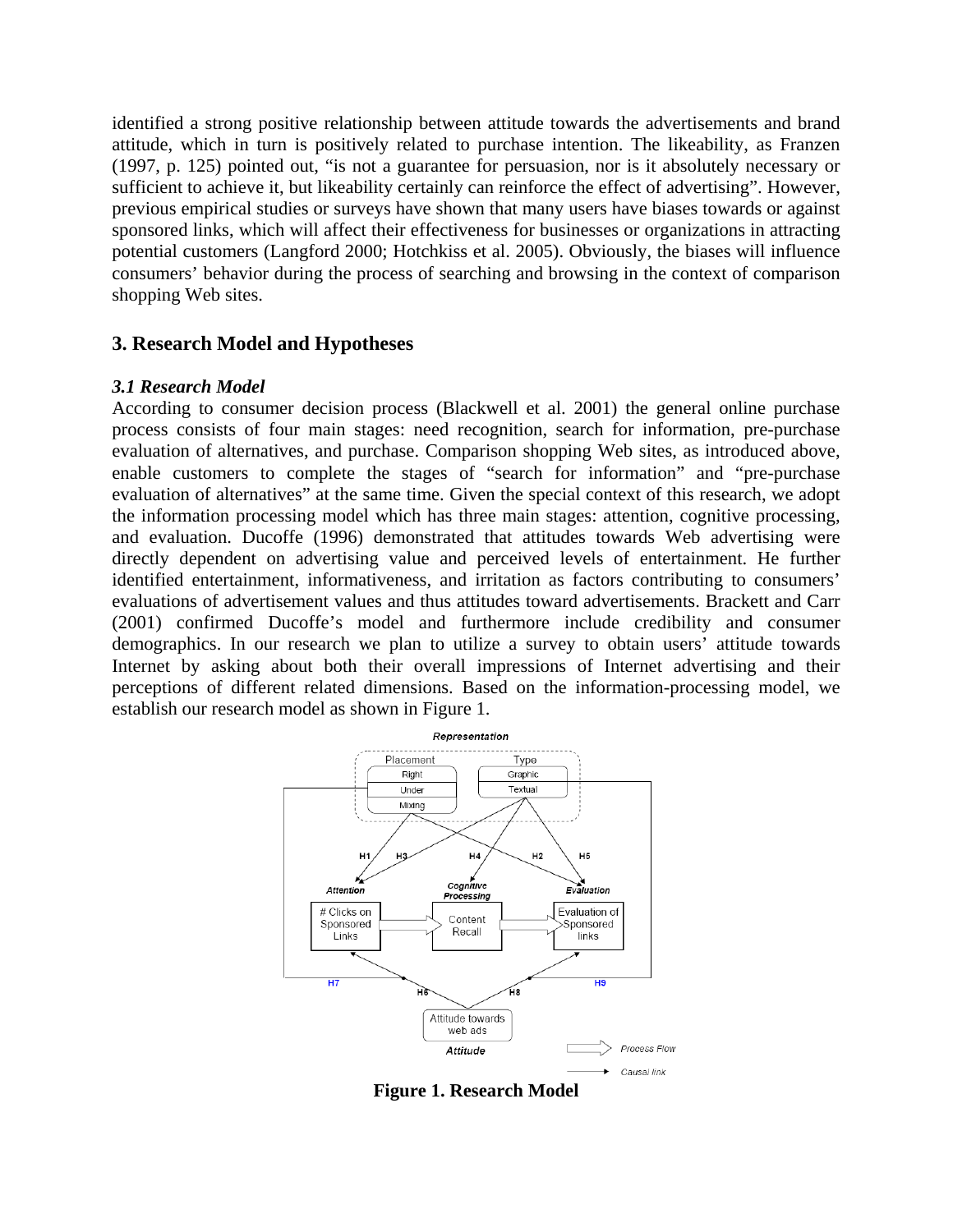#### *3.2 Hypotheses*

Visualization research suggests that the effectiveness of drawing attention depends on both the salience of visual objects and the relevance to the search tasks. Salience in this theory can be defined as the phenomenon where one's attention is differentially directed to portions of the environments (Taylor and Thompson 1982). Research in human vision and perception suggests that the distance of an object from the area of focal attention can determine the amount of attention it receives (Anstis 1974). Also, based on the similarity-based theory (Duncan and Humphreys 1989), placing advertising links within the context of the editorial results might cause a greater amount of clicks on those advertising links. Therefore, we propose that the different placements of sponsored links will catch the attention of users by different extent.

*H1a: Users pay more attention to sponsored links when they are listed on the right side of the organic links than when they are listed under the organic links.* 

*H1b: Users pay more attention to sponsored links when they are listed among the organic links than when they are listed on the right side of the organic links.* 

Several recent studies show that there are considerable amount of users who have bias on sponsored links that are not labeled with distinguishable hints (Mowshowitz & Kawaguchi 2002; Nicholson et al. 2006). Usually, as links without distinguishable hints are mixed among organic results, users will see these links easily. On the other hand, putting sponsored results under all of the organic listings will tremendously reduce the possibility for them to be noticed by consumers. Based on this reasoning, the following hypothesis is postulated:

*H2: The placement of sponsored links will have effects on users' evaluation on the links themselves (i.e. mixing sponsored links causes the lowest evaluation, followed by right-side links).* 

In general, consumers appear to prefer graphical interfaces with pointing and clicking, which make it easier to navigate a site and find what they want. According to visualization research, attention can be involuntarily captured by objects contrasted with the background in any of the basic visual features such as color, size, or motion. Advertisements with graphical presentation have strong effect on consumers' information processing behavior. They are more likely to capture users' attention than simple textual ones because of their salience in terms of color and visual image. They direct one's attention to where they are located (Taylor and Thompson 1982); and thus are more likely to be noticed and be clicked. Therefore, we propose the following hypothesis.

*H3: Users are more likely to click sponsored links with graphical content than those with textual content.* 

Moreover, recall has traditionally been used in IS research as a dependent variable measuring the effectiveness of information transmission by different system interface designs (DeSanctis 1984; Large et al., 1994; Umanath et al. 1990) and is used as an indicator to measure the quality of attention. We propose that graphical sponsored links, with great salience, will lead to higher recall performance.

*H4: Recall of sponsored product information will be higher if it is represented by graphical content than textual content.* 

Furthermore, graphical listings are found to be more interactive and entertaining, and Ducoffe (1995, 1996) identified entertainment as one of the factors contributing to consumer's evaluation of advertisement values. Hence we propose the following hypothesis.

*H5: Users evaluate graphical sponsored links higher than textual links.*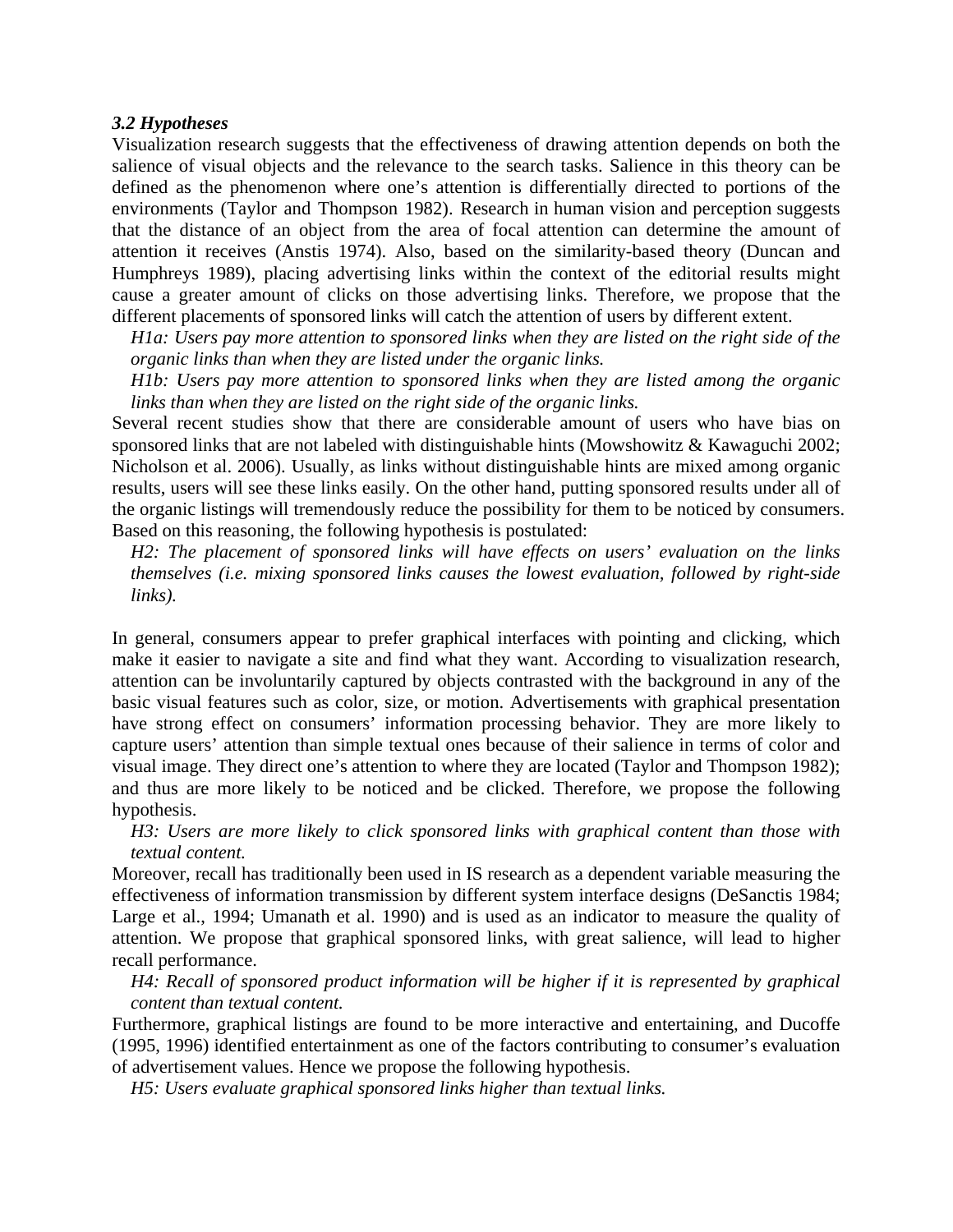The attitude towards advertising has been widely studied by researchers. These studies suggest that attitude toward advertising influences consumer processing of advertising and is an important determinant of responses to individual advertisements (James & Kover, 1992; Ducoffe, 1996; Brackett & Carr, 2001). Because the cognitive processing stage is not normally affected by affective factors, we will focus on the effect of attitude on the other two stages: attention and evaluation. Previous studies show that people who have a favorable attitude towards advertisements are more likely to have a high level of involvement with specific advertisements and vice versa (James & Kover, 1992). Accordingly, we proposed that:

*H6: Users who have a favorable attitude towards Web advertisements are more likely to click the sponsored links than those who have a less favorable attitude towards Web advertisements.* 

Once users have less favorable impression on the sponsored links, they will turn to the organic results immediately without clicking the sponsored links for further information even if the links are located in a salient spot of the Web page. On the contrary, people with more favorable attitude towards Web advertisements may consider the sponsored links to be relevant and useful. This reasoning leads to the following hypothesis:

*H7: There is an interaction effect between attitude towards Web advertisements and the placement of sponsored links in attracting users' attention, with placement having a more salient effect on users with less favorable attitude towards Web advertisements than on users with favorable attitude towards Web advertisements.* 

Moreover, attitude towards advertising was found to influence the evaluation of individual advertisements. When consumers have a more favorable attitude towards advertisements, they are more likely to evaluate individual advertisements as informative, fun and acceptable (Lutz 1985; Cho 2003). Accordingly, the following hypothesis is generated:

*H8: Users who have a favorable attitude toward Web advertising overall evaluate the sponsored links more highly than users who have a less favorable attitude toward Web advertisements do.* 

Many users tend to ignore advertisements when surfing online. They prefer to visit sites having simpler layouts with fewer graphics, quicker loading time, and easier-to-use interfaces (Evans et al., 2001). Especially for users who have negative attitude towards Web advertising, the delay caused by sponsored advertisements leads to even worse evaluation on the advertisements. Accordingly, the following hypothesis is postulated.

*H9: There is an interaction effect between attitude towards Web advertisements and the type of sponsored links on consumers' evaluation, with type having a more salient effect on users with less favorable attitude towards Web advertisements than on users with favorable attitude towards Web advertisements.*

## **4. Methodology**

## *4.1 Design, Subjects, and Experimental Systems*

A lab experiment using a 3×2 between-subject full-factorial design will be conducted. The two independent variables are the placement of sponsored links (right-side links versus bottom links versus mixed links) and the type of sponsored links (graphical versus textual). The subjects will be randomly assigned to each of the six experimental conditions. A simulated comparison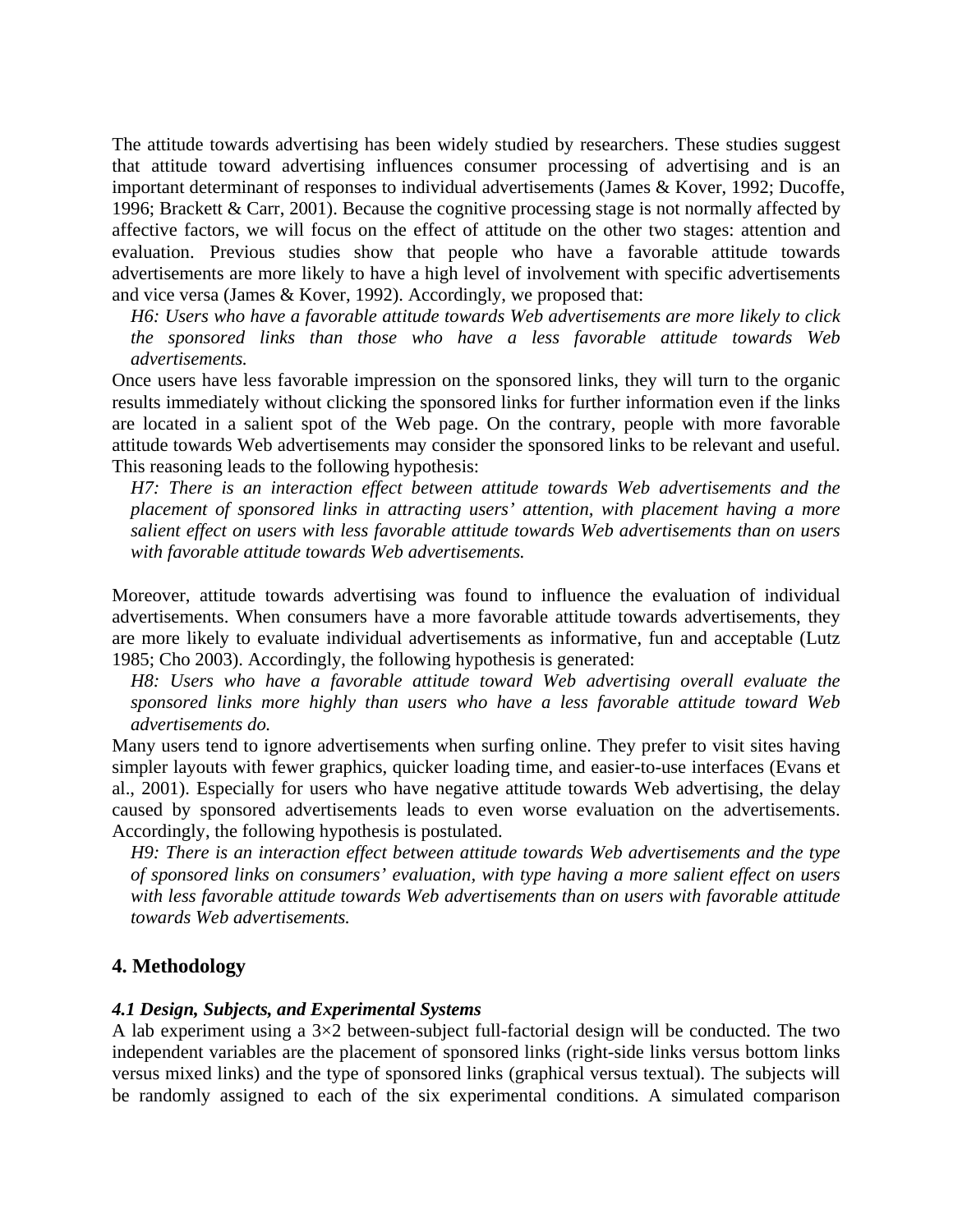shopping Web site will be designed for experiment. Each subject will be required to complete several information searching tasks on the site.

### *4.2 Independent Variables, Dependent Variables, and Control Variables*

*Overall Attitude towards Web Advertising*: At the beginning of the experiment, subjects will be arranged to fill in a questionnaire regarding their overall attitude towards Web advertising. Cho (2003) used eight five-point Likert items (four instrumental and four affective items) to measure overall attitude toward Web advertising. *Placement*: To manipulate the effect of placement, sponsored links will be put on the right side of organic links or under the organic ones or mixed with the organic ones. Subjects will be exposed to links listed in different locations with distinguishable identifications. The amount of links in each location will be the same. *Type of Sponsored Links*: Two types of sponsored links, graphical and textual, will be developed for the experiment Web site. The size of each link will be the same as the others according to their specific conditions. For each type of links, products of the same categories will be designed as either graphical or textual. All sponsored links will contain information of the same attributes.

*Attention*: The dependent variable in measuring the effectiveness of sponsored links in capturing attention is the total number of clicks on the sponsored links. *Recall*: Recall of sponsored products information will be assessed as the recall of brand names and images. The score for recall of brand names and images will be calculated by counting the number of correct identifications in each product category and then taking the average. *Evaluation of Sponsored Links*: We will use a post-session questionnaire to get the subjects' evaluation on the usefulness of sponsored links.

We will conduct a pilot study to identify a certain amount of product categories and brands of products to be used in the experiment. All product information will be kept constant in all the experimental conditions. Multiple methods will be used to control for the effects of possible confounding variables and increase the internal validity of this study.

# **5. Data Analysis and Expected Outcomes**

By calculating and comparing the statistics of experiment, such as the accurate rate of searching tasks, and the average number of clicks per shopping trip in browsing tasks compared with that in searching tasks, we can check the manipulation of our experiment. To do the control checks, we will perform a multivariate analysis of variance (MANOVA) test. Statistical tests also will be performed to see if there are any systematic biases on the dependent variables due to subjects' experience with personal computers, the Internet, and online shopping. Statistical methods will be performed to test the hypotheses. By conducting this research, we expect to find out how consumers react to sponsored links and how a sponsored link can be more effective in terms of better placement and type. We also can better understand the effects of attitude towards Web advertisements on consumers' online shopping behavior in the context of comparison shopping Web sites.

## **References**

- 1. Anstis, S.M. "A chart demonstrating variations in acuity with retinal position," *Vision Research*, (14:7), 1974, pp. 589–592.
- 2. Brackett, L. K. and Carr, B. N. "Cyberspace Advertising vs. Other Media: Consumer vs. Mature Student Attitudes." *Journal of Advertising Research.* (41:5), 2001, pp. 23-33.